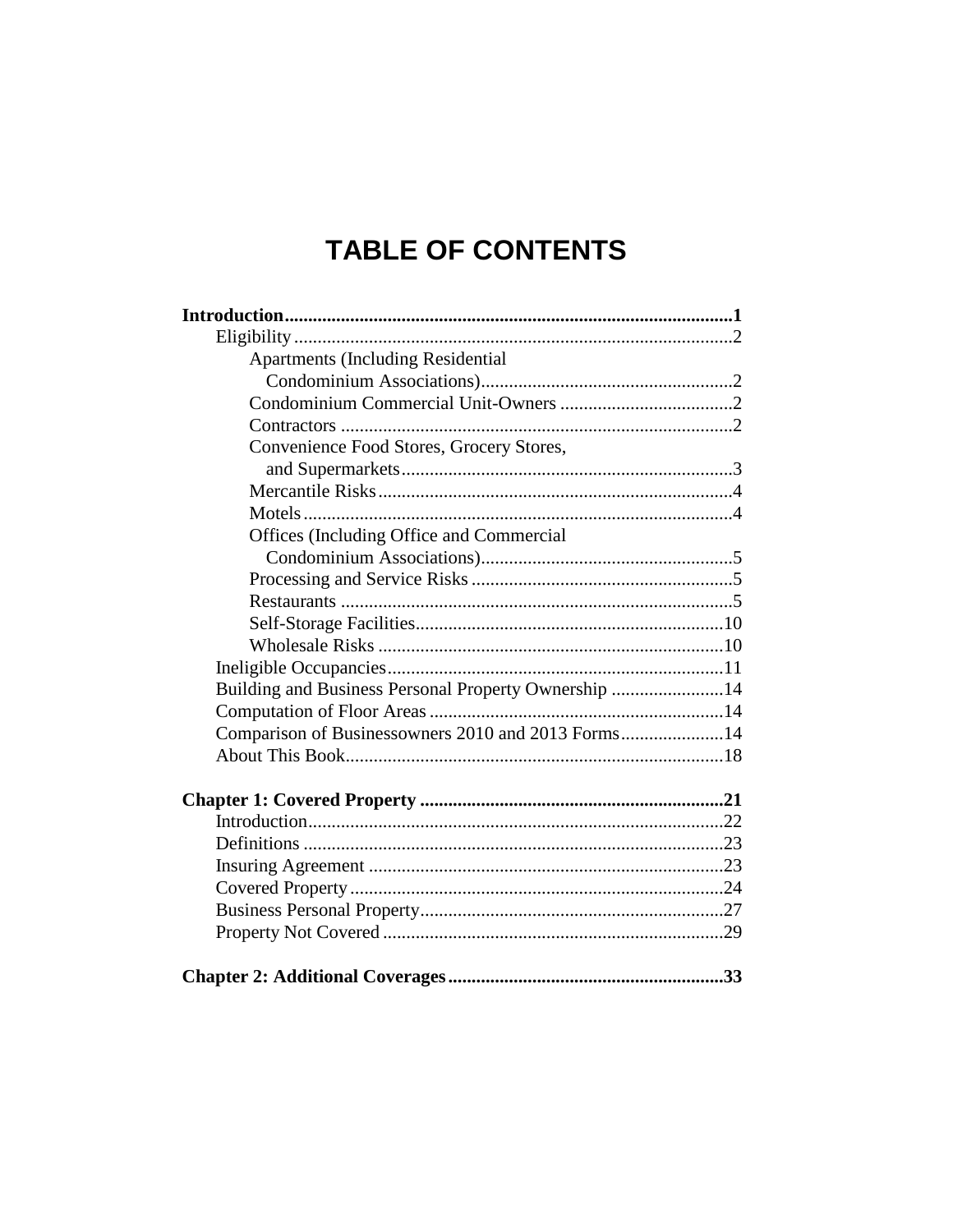| Water Damage, Other Liquids, Powder, or Molten            |  |
|-----------------------------------------------------------|--|
|                                                           |  |
|                                                           |  |
|                                                           |  |
|                                                           |  |
|                                                           |  |
|                                                           |  |
|                                                           |  |
|                                                           |  |
|                                                           |  |
|                                                           |  |
|                                                           |  |
|                                                           |  |
|                                                           |  |
|                                                           |  |
|                                                           |  |
|                                                           |  |
|                                                           |  |
|                                                           |  |
|                                                           |  |
|                                                           |  |
|                                                           |  |
| <b>Business Personal Property Temporarily in Portable</b> |  |
|                                                           |  |
|                                                           |  |
|                                                           |  |
|                                                           |  |
|                                                           |  |
|                                                           |  |
|                                                           |  |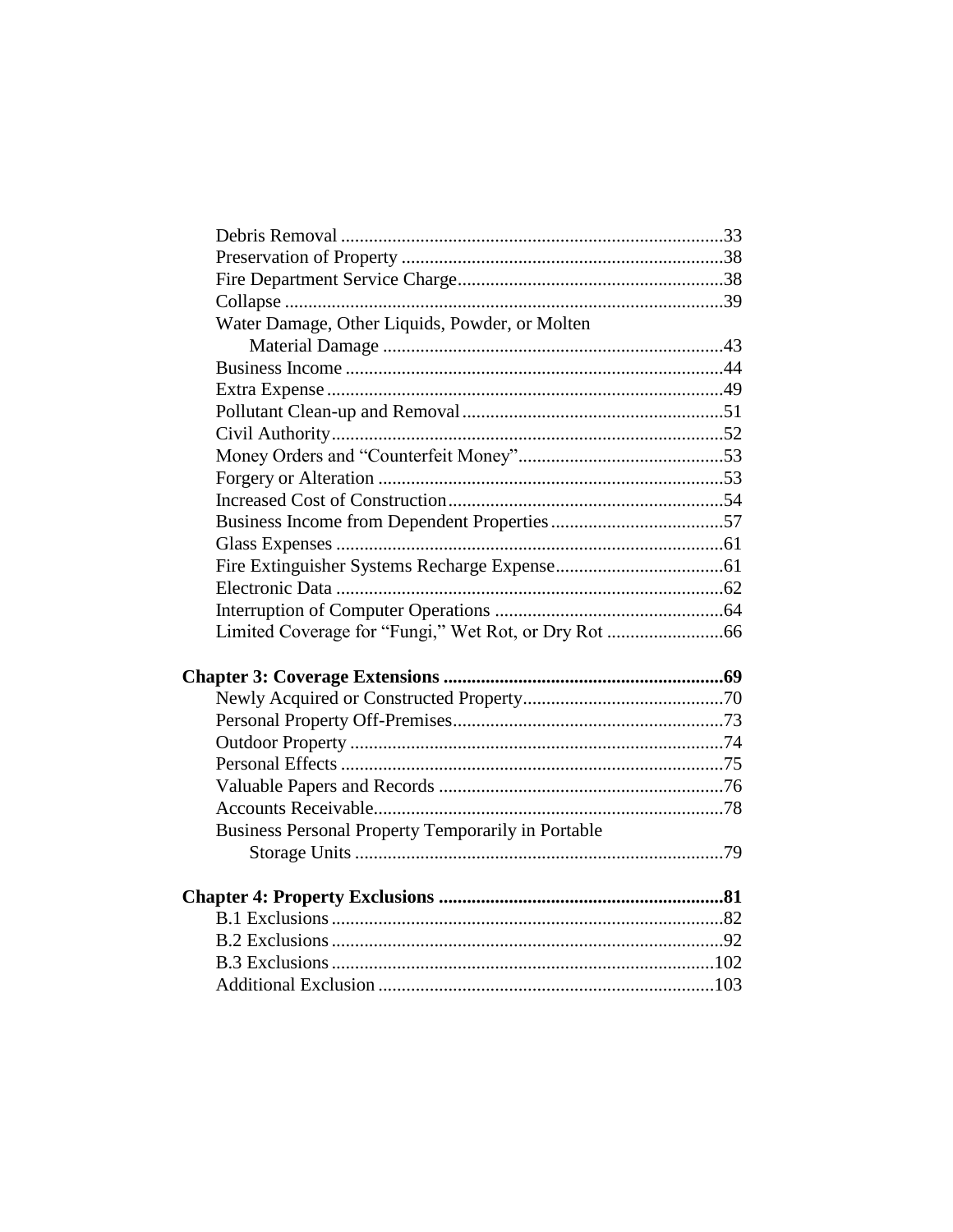| Business Income and Extra Expense Exclusions104                 |  |
|-----------------------------------------------------------------|--|
|                                                                 |  |
| <b>Chapter 5: Limits of Insurance, Deductibles, and Special</b> |  |
|                                                                 |  |
|                                                                 |  |
|                                                                 |  |
|                                                                 |  |
|                                                                 |  |
|                                                                 |  |
|                                                                 |  |
|                                                                 |  |
|                                                                 |  |
|                                                                 |  |
|                                                                 |  |
|                                                                 |  |
|                                                                 |  |
|                                                                 |  |
|                                                                 |  |
|                                                                 |  |
|                                                                 |  |
|                                                                 |  |
|                                                                 |  |
|                                                                 |  |
|                                                                 |  |
|                                                                 |  |
|                                                                 |  |
|                                                                 |  |
|                                                                 |  |
|                                                                 |  |
|                                                                 |  |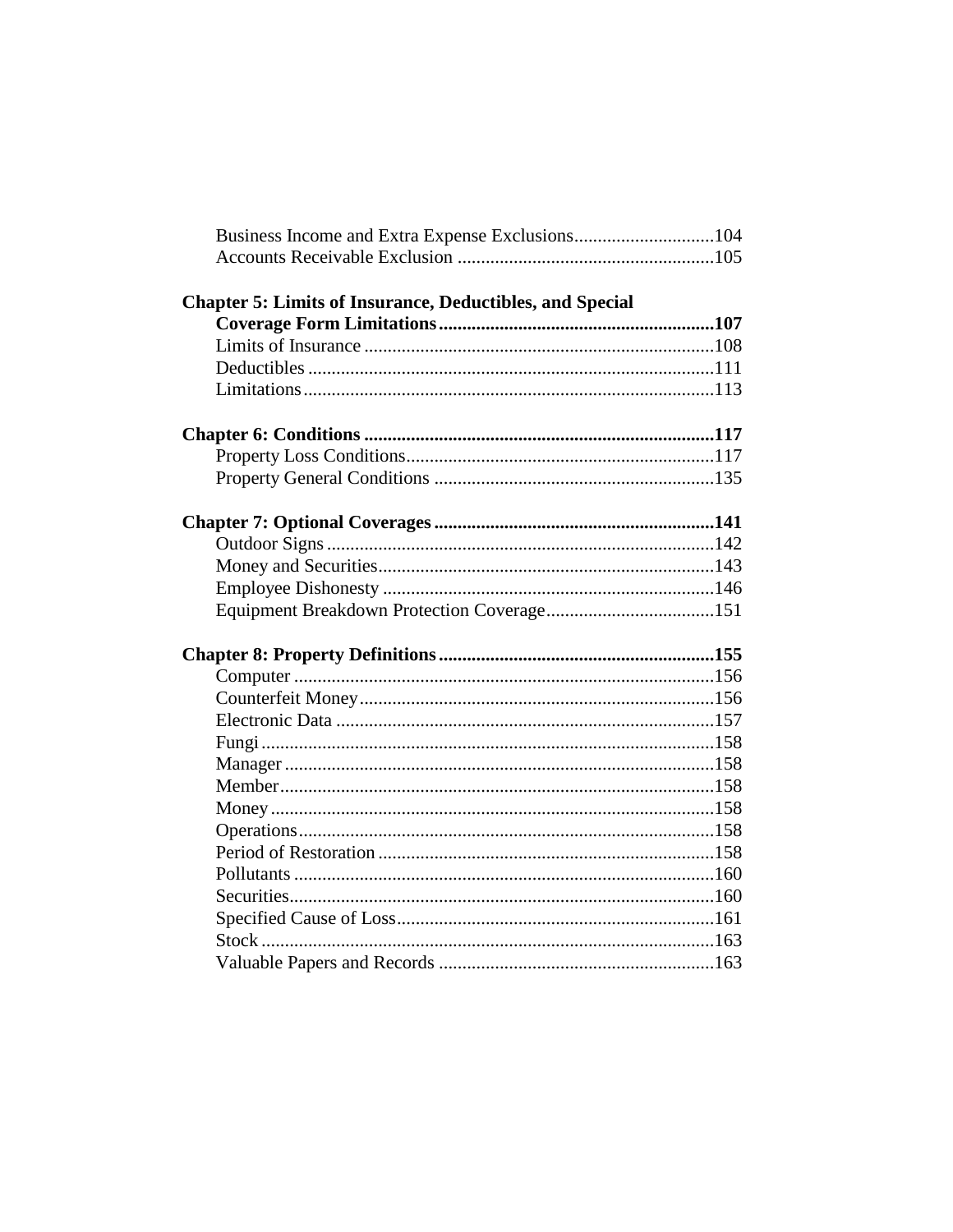| Chapter 10: Businessowners Liability Exclusions 175                 |  |
|---------------------------------------------------------------------|--|
| Exclusions Applicable to Business Liability Coverage176             |  |
| Exclusions Applicable to Medical Expense Coverage204                |  |
| Exclusions Applicable to Business Liability and Medical             |  |
|                                                                     |  |
|                                                                     |  |
|                                                                     |  |
| <b>Chapter 12: Liability and Medical Expense Limits and General</b> |  |
| Conditions                                                          |  |
|                                                                     |  |
| Liability and Medical Expense General Conditions 220                |  |
| Chapter 13: Liability and Medical Expense Definitions 225           |  |
| <b>Chapter 14: Businessowners Common Policy Conditions 241</b>      |  |
| Section III – Common Policy Conditions (Applicable to               |  |
| Section I – Property and Section II Liability) 241                  |  |
|                                                                     |  |
|                                                                     |  |
|                                                                     |  |
| Chapter 16: Businessowners Program Endorsements 263                 |  |
|                                                                     |  |
|                                                                     |  |
|                                                                     |  |
|                                                                     |  |
|                                                                     |  |
|                                                                     |  |
|                                                                     |  |
|                                                                     |  |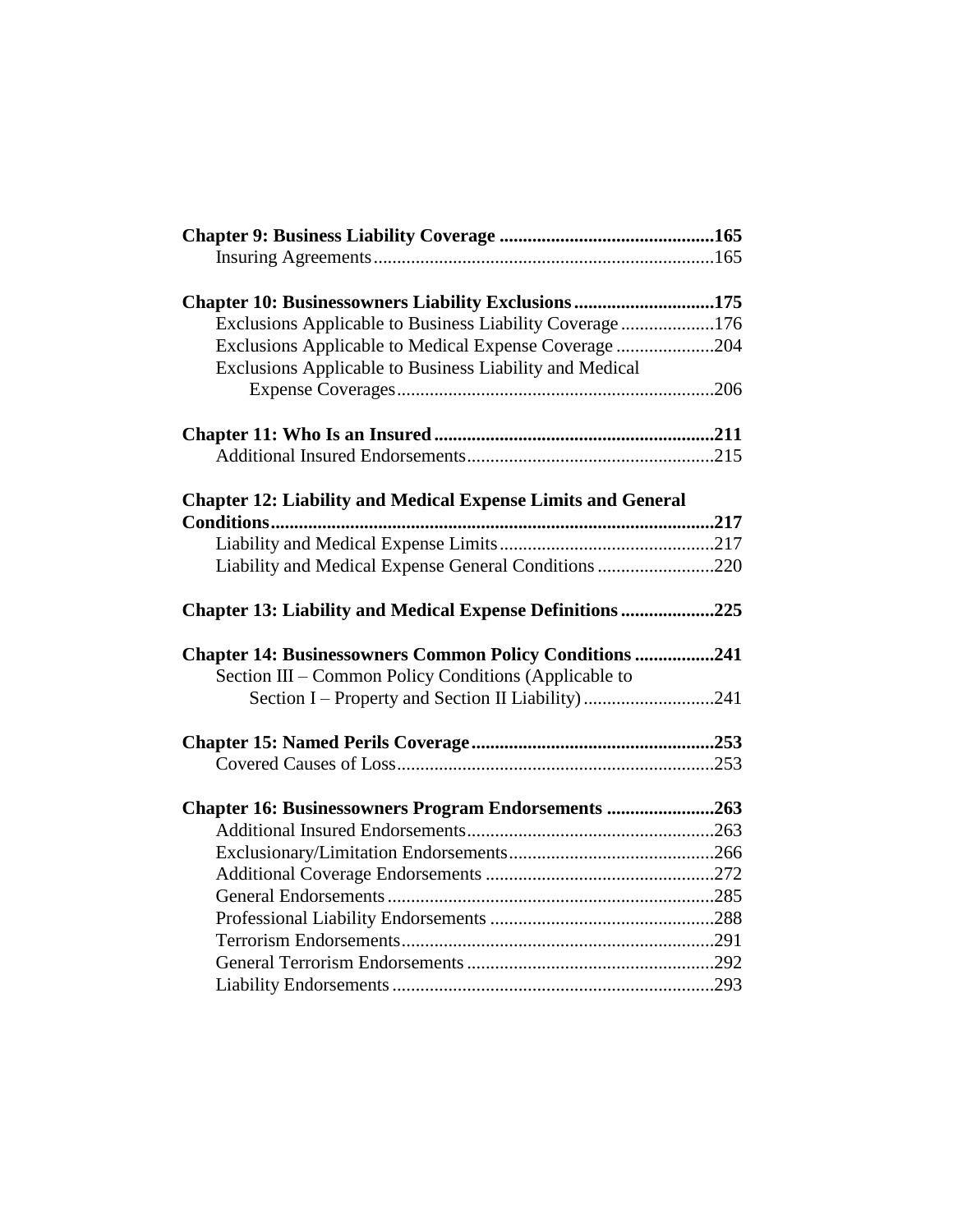| Chapter 17: ISO Micro-Businessowners Program 295                       |  |
|------------------------------------------------------------------------|--|
|                                                                        |  |
|                                                                        |  |
|                                                                        |  |
|                                                                        |  |
|                                                                        |  |
|                                                                        |  |
|                                                                        |  |
|                                                                        |  |
|                                                                        |  |
|                                                                        |  |
|                                                                        |  |
|                                                                        |  |
|                                                                        |  |
|                                                                        |  |
|                                                                        |  |
|                                                                        |  |
|                                                                        |  |
|                                                                        |  |
|                                                                        |  |
| Who Is an Insured, Liability and Medical Expenses Limits of Insurance, |  |
| Liability and Medical Expenses General Conditions, and Liability       |  |
|                                                                        |  |
| Common Applicable Conditions Applicable to Section - I Property and    |  |
|                                                                        |  |
|                                                                        |  |
|                                                                        |  |
|                                                                        |  |
|                                                                        |  |
|                                                                        |  |

## **Chapter 18: The Businessowners Program of the American Association of Insurance Services (AAIS) ....................................................................309** Overview...........................................................................................309 Eligibility ..........................................................................................310